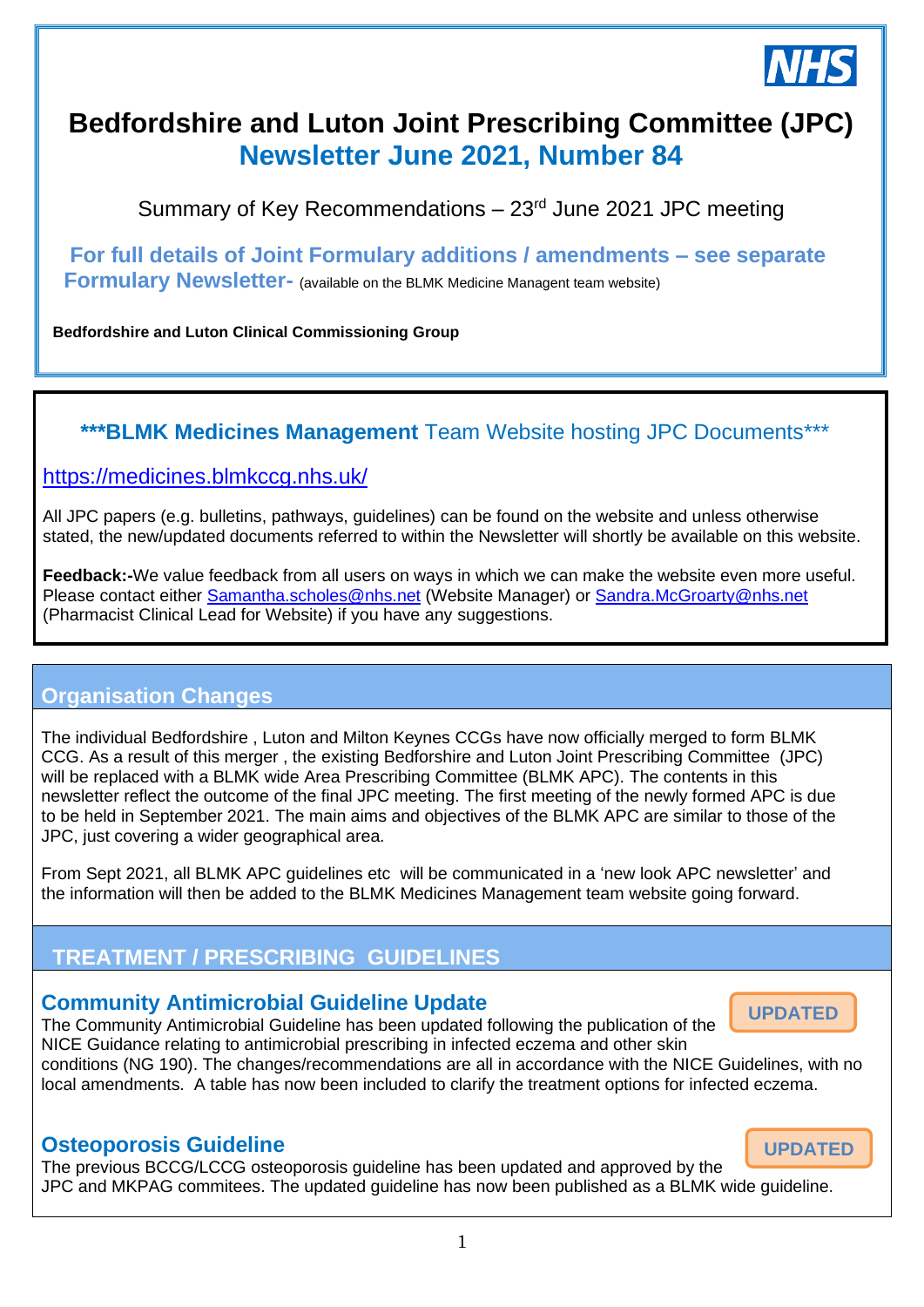The main updates are:

- Standardisation of wording to state that treatment should be reviewed +/- DXA scan after 3-5 years (for both bisphosphonates and denosumab).
- Changes to the DXA request frequency for various patient groups.
- Modification to the wording regarding the applicable criteria for glucocorticosteroid use as the threshold differed between the specialist at Bedfordshire Hospital Trust and MK Hospital Trust.
- Re; Denosumab:-
	- Inclusion of the MHRA recommendations around not stopping or delaying ongoing denosumab treatment without specialist review / advice.
	- Reminder that GPs that they should always contact the Specialist team to review patients after 3-5 years of denosumab therapy , and that patients may be recommended denosumab therapy for up to 10 years and sometimes beyond in total.
- Removal of the background information at the beginning (as originally written back 2011) to make the document more concise. (Reference list included at the end of the document).

### **Hydrochloroquine Eye Monitoring Requirements and update of the drug summary fact sheet , included in appendix 2 of Rheumatology DMARD shared care guideline**

**NEW Commissioned Monitoring service / Update of drug summary fact sheet** 

Hydroxychloroquine is a drug prescribed to treat Rheumatoid Arthritis and other conditions. Due to the risk of hydroxychloroquine – induced retinopathy, all patients receiving hydroxychloroquine therapy should be assessed and monitored as per the Royal College of Ophthalmologists (RCOphth) guideline (Dec 2020). [Click](https://www.rcophth.ac.uk/2020/12/hydroxychloroquine-and-chloroquine-retinopathy-recommendations-on-monitoring/)  [here for full details](https://www.rcophth.ac.uk/2020/12/hydroxychloroquine-and-chloroquine-retinopathy-recommendations-on-monitoring/) (NB: Baseline testing for new patients is no longer recommended).

Confirmation has now been received that all acute Trust sites across BLMK ICS now have a commissioned eye monitoring service for patients receiving hydroxychloroquine. (NB: This service also covers patients receiving chloroquine - please note frequency of monitoring is different for chloroquine).

Full details regarding how to access the eye monitoring service service will be provided by BLMK CCG Planned care via GP Comms shortly.

#### **Regarding hydroxychloroquine, in summary :-**

#### **New patients** :-

The Specialist initiating treatment will assess the patient for presence of additional risk factors (as defined in RCOphth guidelines) and advise the GP when to schedule the eye monitoring referral (i.e. after 1 year if presence of additional risk factors or after 5 years of therapy if no additional risk factors).

#### **Established patients :**–

GPs to be asked to identify patients currently receiving hydroxychloroquine via Arden based searches and to add a 'referral required' date to the patient's record (this will be after one year of treatment if patient has additional risk factors or after 5 years if no additional risk factors).

Any patients identified who have surpassed the 1 year / 5 year mark without an ophthalmology referral / input, should be immediately referred into the service for monitoring.

**Hydroxychloroquine summary fact sheet** is now available on the website - [Click here](https://medicines.blmkccg.nhs.uk/guideline/hyroxychlororquine-information-for-gps/)

### **Guidance on the management of Vitamin B12 Deficiency**

In response to questions raised by local GPs and practise nurses about the management of Vitamin B12 deficiency, this guideline has been developed in collaboration with local Haematologists from MK, Luton and Bedfordshire with input from local paediatricians. The Committee approved the guideline but is awaiting approval from MKPAG before it can be published as a BLMK wide document.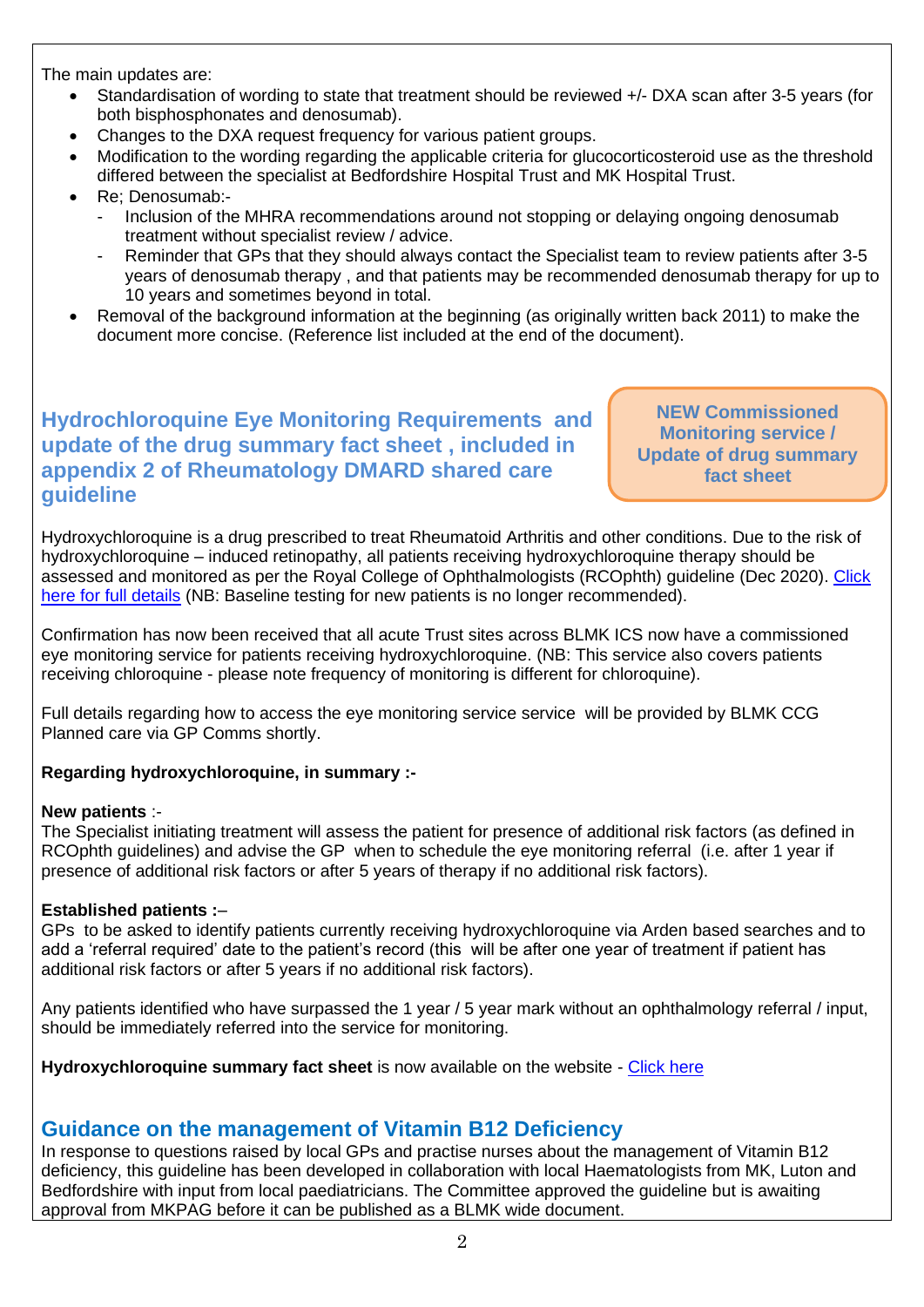### **SECONDARY CARE PRESCRIBING / COMMISSIONING ISSUES**

### **Subcutaneous (s/c) Infliximab (Biosimilar)**

The JPC previously agreed to support the introduction of s/c infliximab as a temporary addition to the Joint Medicines Formulary to assist the Bedfordshire Hospitals NHS Foundation Trust in reducing pressure on hospital attendance during the Covid 19 pandemic. The current situation was reviewed at the June 2021 JPC meeting and it was agreed there did not not need to be a further extension to the temporary inclusion of s/c infliximab on the Joint Medicine Formulary. No new patients should be initiated on subcutaneous infliximab, but any patients started on the treatment may continue on it. This position will be reviewed if a business case is submitted by one of the local Trusts in the future.

### **BLMK Intravitreal Injection Ophthalmology Pathway**

The Ophthalmology Intravitreal injections pathway has been updated to include Brolucizumab as a result of the publication of NICE TA 672. In addition, some updates to the cautions, contraindications section of the document have been undertaken.The update has been approved by both the JPC and MKPAG and is therefore published as a BLMK wide Pathway.

### **NICE TECHNOLOGY APPRAISAL GUIDANCE and GUIDELINES ISSUED / UPDATED**

**The following NICE Technology Appraisal Guidance (CCG Commissioned) have been published during the period 11 th March to 16th June 2021 inclusive :-–**

• Bempedoic acid with ezetimibe for treating primary hypercholesterolaemia or mixed dyslipidaemia, Technology appraisal guidance [TA694] Published: 28 April 2021 <https://www.nice.org.uk/guidance/ta694> *Initiation by specialists and continued by GPs (Amber Formulary status).* 

**NB**: Ezetimibe/bempedoic acid combination preparation has also been added to the local Net Formulary with the same 'amber' status ie **Initiation by specialists and continued by GPs.**

• Andexanet alfa for reversing anticoagulation from apixaban or rivaroxaban. Technology appraisal guidance [TA697] Published: 12 May 2021<https://bnf.nice.org.uk/drug/andexanet-alfa.html> *Specialist use only ; No GP Prescribing (Red Formulary status).*

#### **NICE Guidelines :-**

NICE have published several NICE Guidelines since March 2021 and these are all available on the main [NICE](https://www.nice.org.uk/)  [website](https://www.nice.org.uk/)

#### **NICE COVID-19 Rapid Reviews/Information**

The Committee noted that NICE have continued to issue/update a series of covid 19 rapid reviews/information**:**– this information can be accessed from the NICE website [click here](https://www.nice.org.uk/covid-19)

### **DRUG SAFETY UPDATES (DSU) AND PATIENT SAFETY ALERTS**

3

The MHRA Drug Safety Updates for March, April, May and June 2021 were noted by the Committee for information and action.

[Drug Safety Update March 2021](https://assets.publishing.service.gov.uk/government/uploads/system/uploads/attachment_data/file/972801/Mar-2021-DSU-PDF.pdf)



**UPDATE**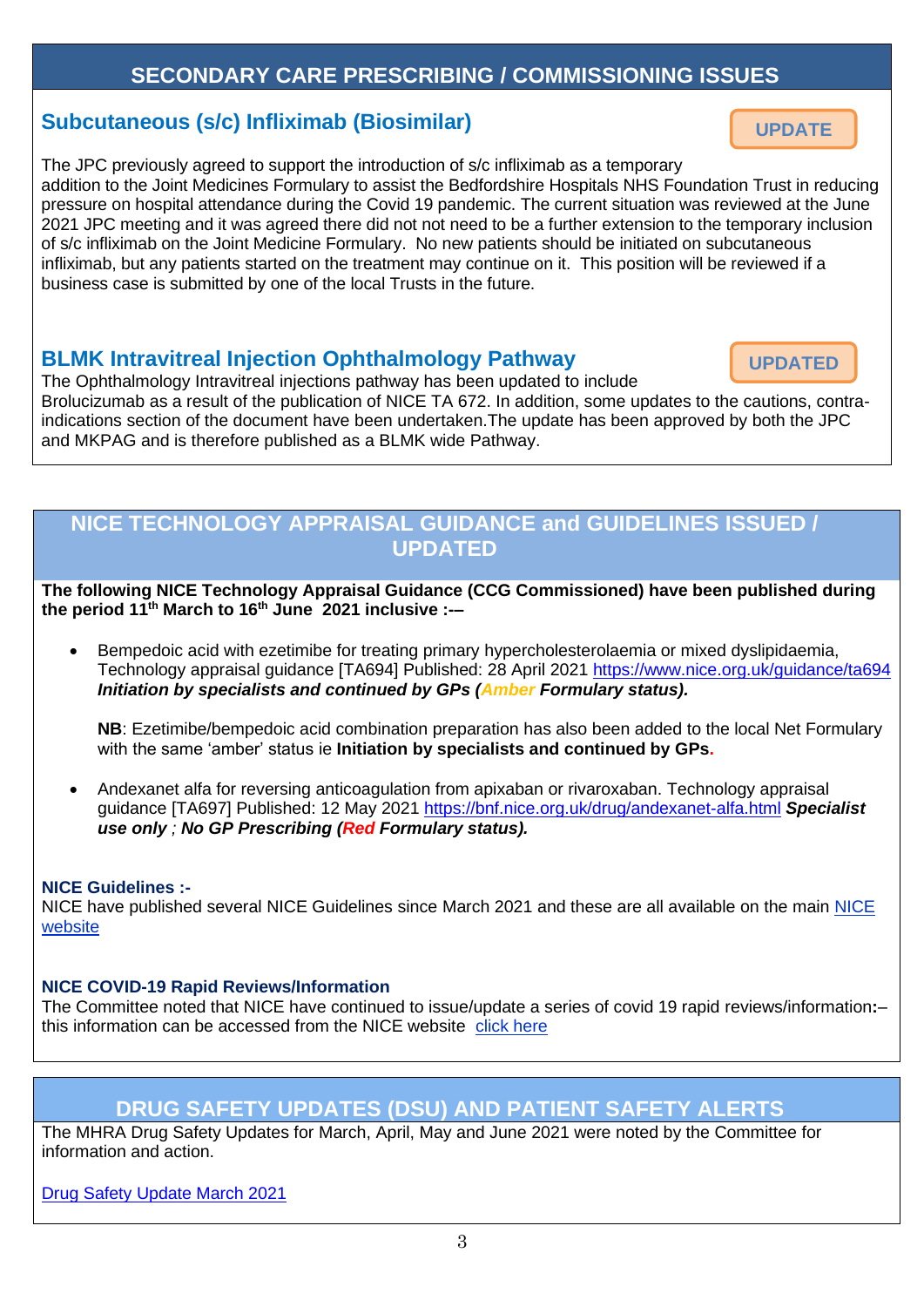- **Bendamustine (Levact): increased risk of non-melanoma skin cancer and progressive multifocal encephalopathy (PML)**
- **COVID-19 vaccines and medicines: updates for March 2021**

#### [Drug Safety Update April 2021](https://assets.publishing.service.gov.uk/government/uploads/system/uploads/attachment_data/file/980773/Apr-2021-DSU-PDF37ce05f35d8febbf6c8e7cc23ad264098f45c3342c9cb11b0e38bcf4beb1a943.pdf)

- **Polyethylene glycol (PEG) laxatives and starch-based thickeners: potential interactive effect when mixed, leading to an increased risk of aspiration**  A local action plan has been developed including the identification of affected patients, prescription review and the use of Scriptswitch and Optimise messages.
- **COVID-19 vaccines: updates for April 2021**

#### [Drug Safety Update May 2021](https://assets.publishing.service.gov.uk/government/uploads/system/uploads/attachment_data/file/987707/May-2021-DSU-PDF.pdf)

- **Levothyroxine: new prescribing advice for patients who experience symptoms on switching between different levothyroxine products**
	- BLMK CCG to check patient population numbers via ePACT and confirm alternative cost-effective levothyroxine brands.
- **COVID-19 vaccines: updates for May 2021** MHRA statement published following the Joint Committee on Vaccination and Immunisation's new advice on COVID-19 Vaccine AstraZeneca for people aged under 40

#### [Drug Safety Update June 2021](https://assets.publishing.service.gov.uk/government/uploads/system/uploads/attachment_data/file/994554/June-2021-DSU-PDF.pdf)

- **CDK4/6 inhibitors (abemaciclib▼, palbociclib▼, ribociclib▼): reports of interstitial lung disease and pneumonitis, including severe cases**
- **Atezolizumab (Tecentriq▼) and other immune-stimulatory anti-cancer drugs: risk of severe cutaneous adverse reactions (SCARs)**
- **COVID-19 vaccines: updates for June 2021** Information about MHRA review of reports of menstrual disorders and unexpected vaginal bleeding with the three COVID-19 vaccines currently being used in the UK has been included in the MHRA weekly summary – current evidence does not suggest increased risk.

### **Additional Papers / issues considered by the Committee**

#### **RMOC Shared Care Guidance**

The Committee noted this guidance. This would be brought to the first meeting of BLMK APC for consideration alongside the current MKPAG and JPC Shared Care Guideline Templates in September 2021.

#### **RMOC Buprenorphine Long-acting injection**

The Committee noted the guidance. *Prescribing by Specialist Drugs and Alcohol Services only. Not for GP Prescribing.* A Formulary submission may come to the September BLMK APC (via the Formulary Subgroup) for addition to both Joint Formularies. This is to facilitate prescribing within hospitals for patients who may be admitted.